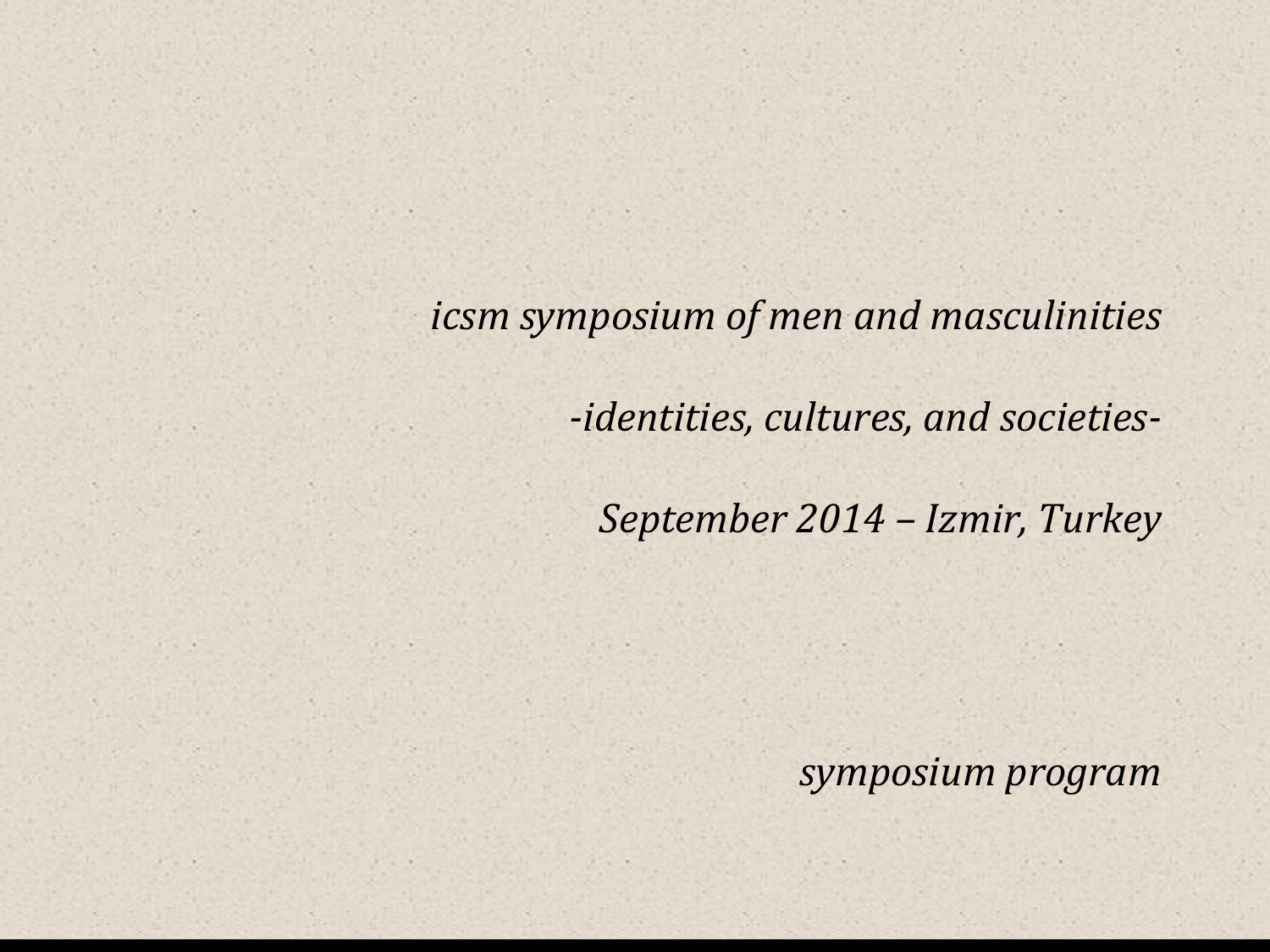8.30 – Registration

9.00-9.15 Welcoming Speech

9.20-9.50 Cello Recital

Cansın Kara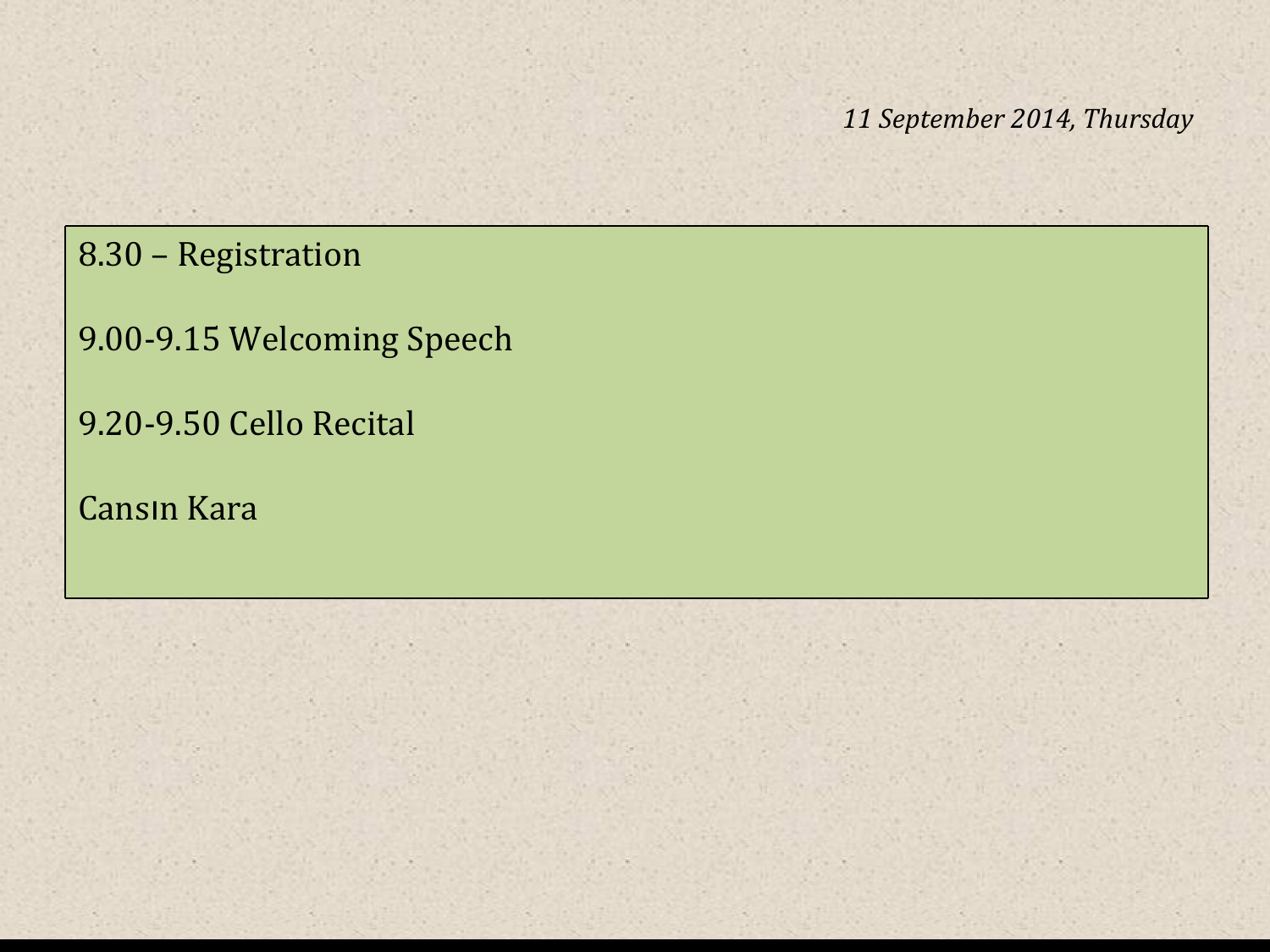#### 10.00-11.15 Keynote Address

Jeff Hearn - Hanken School of Economics, Finland; Örebro University, Sweden; University of Huddersfield, UK; Profeministimiehet, Finland

"So What Do We Do Next?: key issues in studying (and changing) men and masculinities, and who are 'we' anyway?"

#### Main Hall

Note: English-Turkish translation will be provided Türkçe-İngilizce çeviri saglanacaktır.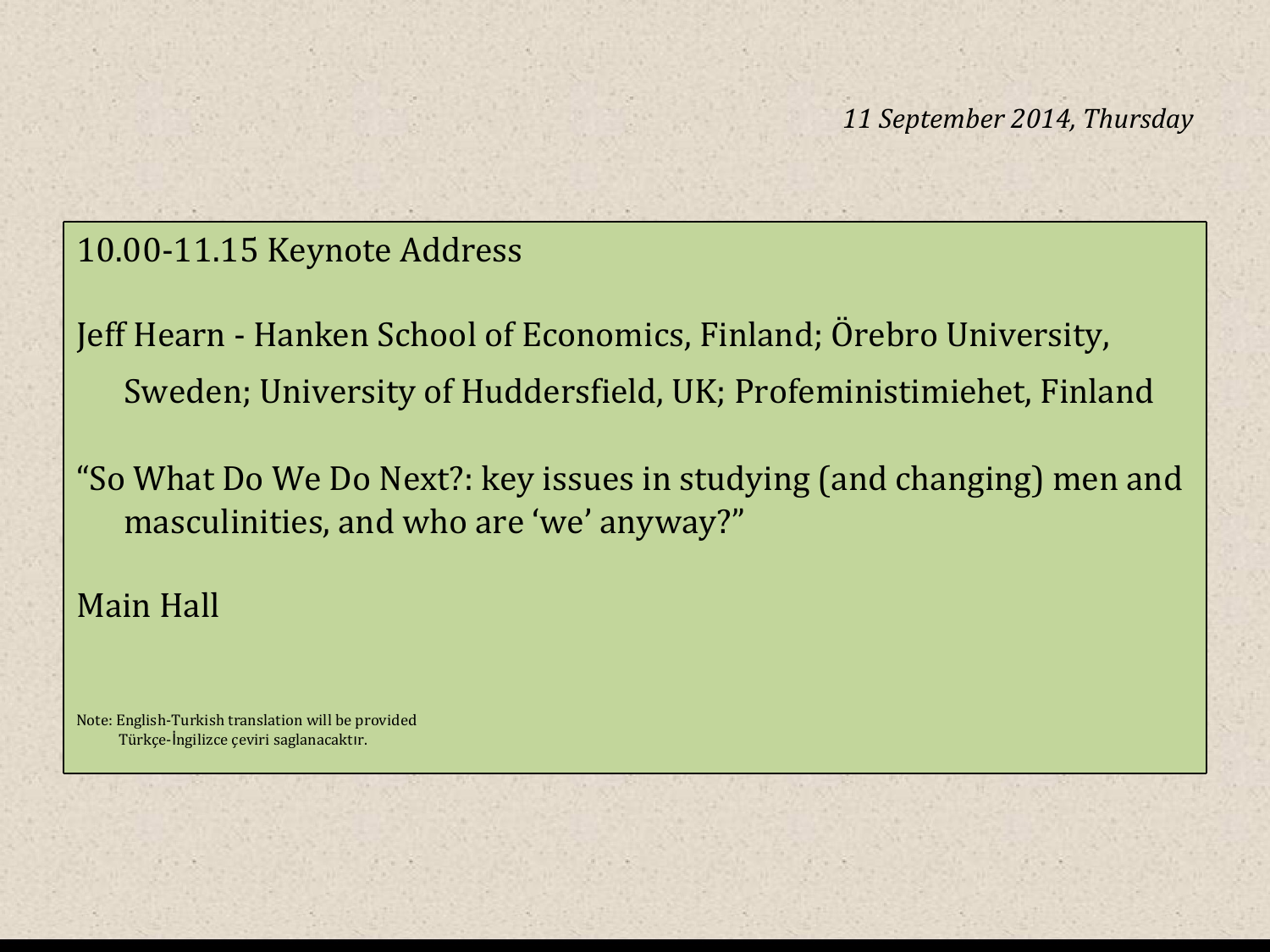## 11.30-13.00

| <b>Main Hall</b>                                                                                                                                                                   | <b>Hall A</b>                                                                                                                                                                                                                                                                                                                                                                                                                                      | <b>Hall B</b>                                                                                                                                                                                                                                                                                                                                                                                     | <b>Hall C</b>                                                                                                                                                                                                                                                                                                                                                                                                                                                       |
|------------------------------------------------------------------------------------------------------------------------------------------------------------------------------------|----------------------------------------------------------------------------------------------------------------------------------------------------------------------------------------------------------------------------------------------------------------------------------------------------------------------------------------------------------------------------------------------------------------------------------------------------|---------------------------------------------------------------------------------------------------------------------------------------------------------------------------------------------------------------------------------------------------------------------------------------------------------------------------------------------------------------------------------------------------|---------------------------------------------------------------------------------------------------------------------------------------------------------------------------------------------------------------------------------------------------------------------------------------------------------------------------------------------------------------------------------------------------------------------------------------------------------------------|
| Chair Aslı Çarkoğlu                                                                                                                                                                | <b>Chair Jonathan Neale</b>                                                                                                                                                                                                                                                                                                                                                                                                                        | <b>Chair</b>                                                                                                                                                                                                                                                                                                                                                                                      | <b>Chair Amanda Conroy</b>                                                                                                                                                                                                                                                                                                                                                                                                                                          |
| Hale Bolak Boratav, Güler Okman<br>Fişek,, Hande Eslen-Ziya<br><b>Social and Developmental</b><br><b>Construction of Masculinities</b><br>in Turkey: a phenomenon in<br>transition | <b>Cirus Rinaldi</b><br>(Auto-)ethnographic Selves,<br><b>Masculinities and Race in</b><br><b>Male Sex Work Arenas</b><br><b>Sebastiano Benasso and Emanuela</b><br>Abbatecola<br><b>Masculinities on Stage:</b><br>representations of<br>hegemonic-masculinity and<br>gender relationships in the<br>sex market.<br>Mine Eğbatan<br>Normative Violence on Gay Bodies<br>and Sexualities in the Turkish<br>Military: no room for positive<br>peace | <b>Feridun Nizam</b><br>Tatar Ramazan'dan Komser<br>Şekspir'e: Kadir İnanır örneği<br>ile sinemada değişen erkeklik<br>Seda Gürtürk<br>Kültürel Değişimle Birlikte<br>Erkeklik Olgusunun<br>Dönüşümü, Geleneksel-<br><b>Modern Erkek</b><br>Karşılaştırması: Babam Ve<br>Oğlum film çözümlemesi<br><b>Elif Yas</b><br>İki Kuşak Erkeğin Eşcinsellere<br>Yönelik Tutumlarının<br>Karşılaştırılması | <b>Francesco Cerchiaro</b><br>Doing Home Far from Home: the<br>migrant man in the mixed<br>couple between tradition<br>and betrayal<br>Sarita Fae Jarmack<br><b>Constructing Masculinity from</b><br>Abroad: reflections from<br>Nepalese men on social<br>remitting after moving to the<br><b>U.S.</b><br><b>Adriana Ahmad Qubaia</b><br>Queer Syrian Masculinities in<br>Lebanon: displacement and<br>the (re)building of 'different'<br>sexual selves and others |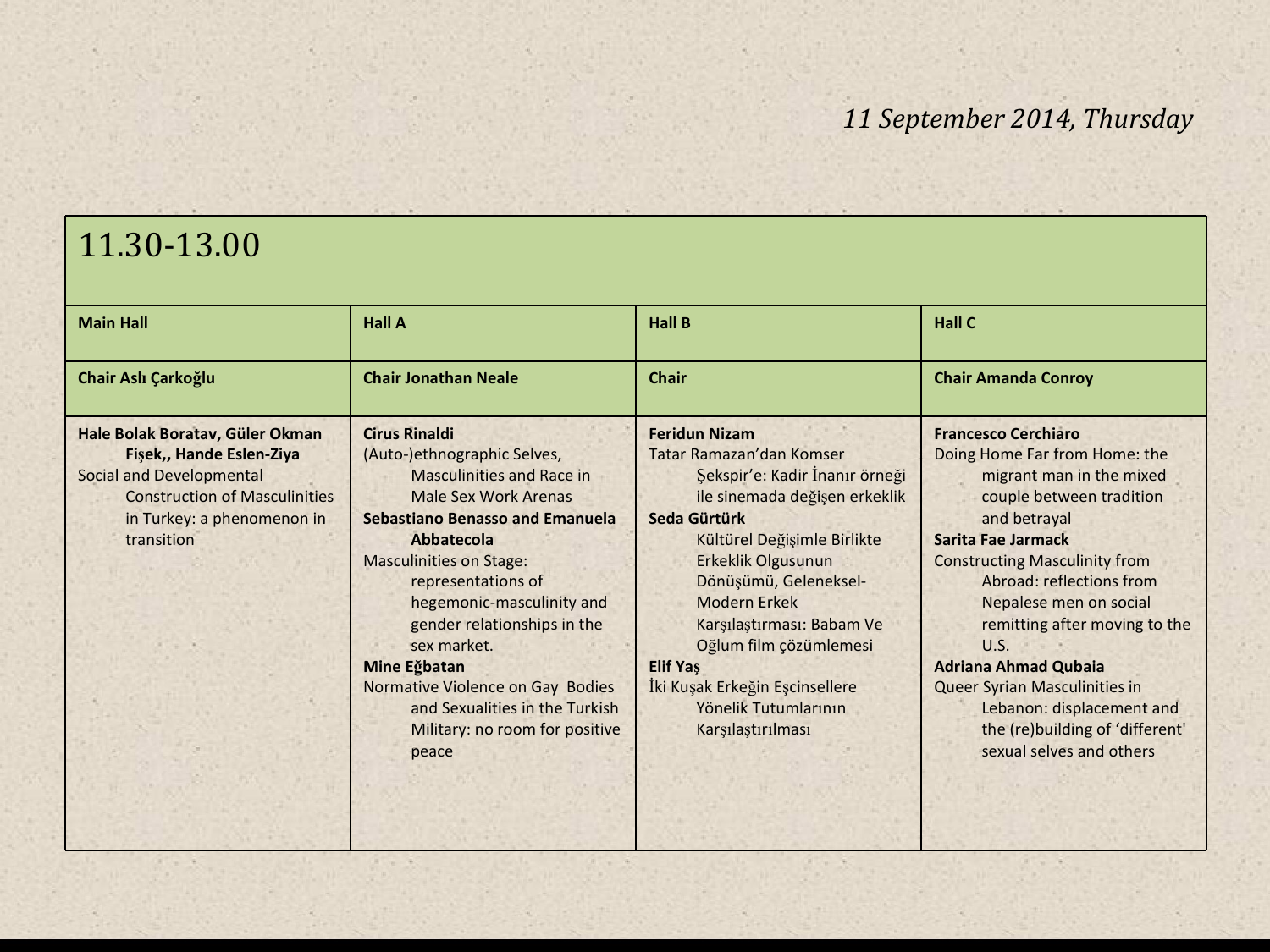# 14.00-15.30

| <b>Main Hall</b>                                                                                                                                                                                                                                                                                                                       | <b>Hall A</b>                                                                                                                                                                                                   | <b>Hall B</b>                                                                                                                                                                                                                                                                                                                                          | <b>Hall C</b>                                                                                                                                                                                                                                                                                                                                                                                                                                                                   |
|----------------------------------------------------------------------------------------------------------------------------------------------------------------------------------------------------------------------------------------------------------------------------------------------------------------------------------------|-----------------------------------------------------------------------------------------------------------------------------------------------------------------------------------------------------------------|--------------------------------------------------------------------------------------------------------------------------------------------------------------------------------------------------------------------------------------------------------------------------------------------------------------------------------------------------------|---------------------------------------------------------------------------------------------------------------------------------------------------------------------------------------------------------------------------------------------------------------------------------------------------------------------------------------------------------------------------------------------------------------------------------------------------------------------------------|
| <b>Chair Güler Okman Fişek</b>                                                                                                                                                                                                                                                                                                         | Chair Murat Göç                                                                                                                                                                                                 | Chair Nurseli Yeşim Sünbüloğlu                                                                                                                                                                                                                                                                                                                         | Chair Nazife Aydınoğlu                                                                                                                                                                                                                                                                                                                                                                                                                                                          |
| <b>Nazli Alimen</b><br><b>Islamic Masculinities in Turkey</b><br><b>Hande Eslen-Ziya</b><br>The Construction of Masculinities in<br><b>Turkish Mosque Sermons: the</b><br>role of Diyanet<br>Gökcen B. Dinc<br>Rational and Masculine vs.<br><b>Emotional and Feminine:</b><br>Islam, nation and gender in<br><b>Turkish modernity</b> | Hasan Deniz, Olcayto Ezgin ve<br>Serkan Kahyaoğlu<br>Erkek Olarak Baba Olmak / Being a<br>Father as a Man<br>Note: English-Turkish translation<br>will be provided<br>Türkçe-İngilizce çeviri<br>saglanacaktır. | Masculinity, Violence and<br><b>Militarised Subjectivities</b><br><b>Marsha Henry</b><br><b>Alaxenda Hyde</b><br><b>Harriet Gray</b><br><b>Masculinities of Violence and</b><br>Control?: intimate partner<br>abuse in the British military.<br><b>Amanda Conroy</b><br>Legitimating Violence: the moral<br>ontology of the 'manly<br>citizen-soldier' | Vahit Yaşayan<br>Acting Out "Cool": "coolness" as a<br>mask in August Wilson's Ma<br>Rainey's Black Bottom<br><b>Blossom N. Fondo</b><br>Human Fallibility or the<br>Deconstruction of Manhood:<br>a reading of J.M. Coetzee's<br>Disgrace, Ian McEwan's Solar,<br>and Siphilo Mahala's When a<br>Man Cries<br>Seyda Başlı<br>Sexuality, Conservatism and the<br>Masculine Identity: an<br>analysis of the imagery of<br>Necip Fazıl Kısakürek, Sezai<br>Karakoç and Ismet Özel |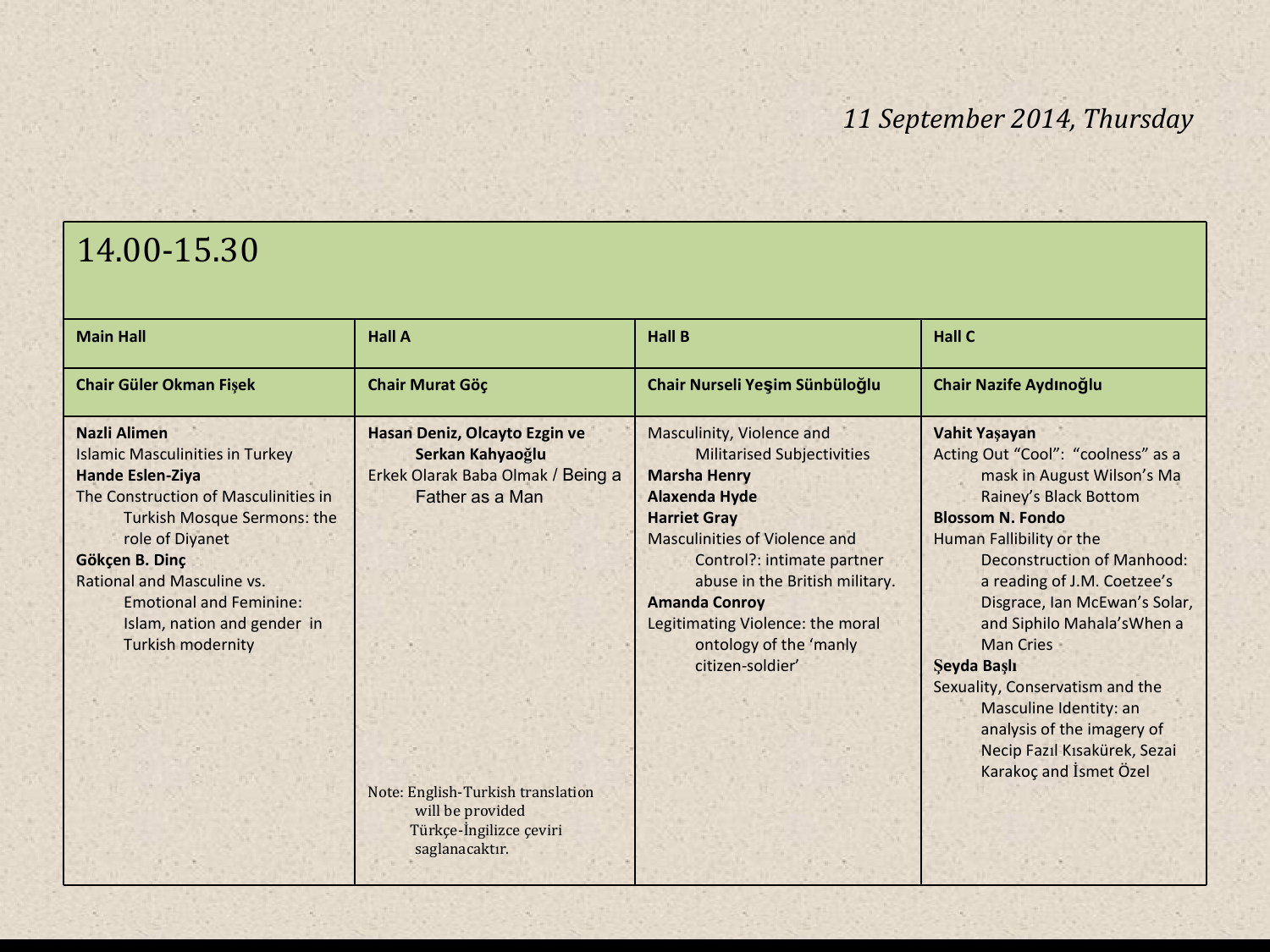## 15.45-17.15

| <b>Main Hall</b>                                                                                                                                                                                                                                                                                                  | <b>Hall A</b>                                                                                                                                                                                                                                                                                                                                                         | <b>Hall B</b>                                                                                                                                                                                                                                                                                       | <b>Hall C</b>                                                                                                                                                                                                                                                                                                                              |
|-------------------------------------------------------------------------------------------------------------------------------------------------------------------------------------------------------------------------------------------------------------------------------------------------------------------|-----------------------------------------------------------------------------------------------------------------------------------------------------------------------------------------------------------------------------------------------------------------------------------------------------------------------------------------------------------------------|-----------------------------------------------------------------------------------------------------------------------------------------------------------------------------------------------------------------------------------------------------------------------------------------------------|--------------------------------------------------------------------------------------------------------------------------------------------------------------------------------------------------------------------------------------------------------------------------------------------------------------------------------------------|
| <b>Chair Andrea Cornwall</b>                                                                                                                                                                                                                                                                                      | <b>Chair Paul Christensen</b>                                                                                                                                                                                                                                                                                                                                         | <b>Chair Sahinde Yavuz</b>                                                                                                                                                                                                                                                                          | <b>Chair Hande Eslen Ziya</b>                                                                                                                                                                                                                                                                                                              |
| <b>Valentina Fedele</b><br>The Challenge of 'Protest'<br><b>Masculinities: how Arab riots</b><br>have changed the<br>representation of North-<br>African masculinities in the<br>public space<br>Özlem Duva Kaya<br>The Tragedy of Masculinity in the<br>Naked Capitalism: coal mine<br>workers and Soma disaster | <b>Theresa E. Moxey-Adderley</b><br><b>Bahamian Men's Sexual Risks for</b><br><b>HIV Infection</b><br><b>Sara Smith</b><br><b>Mobilizing Mustaches: embodying</b><br>emergent masculinities in the<br><b>Movember Movement</b><br>Mustafa Şahin Karaçam<br>How Body Matters in Construction<br>of Masculinity and Relations<br>between Men: how much do<br>you bench? | <b>Nilay Erbalan</b><br>Türkiye Sinemasının Çocuk Askerleri<br><b>Mehmet ISIK</b><br>Savaş Afişlerinde Kadın ve Erkek: I<br>Dünya Savaşı savaş afişlerinin<br>göstergebilimsel incelemesi<br>Hürriyet Gökdayı<br>Kalıplaşmış Dil Birimlerine Göre<br>Türk Kültüründe Erkeklik<br>Alg <sub>151</sub> | Katarzyna Suwada<br>The Role of Fatherhood Experience<br>in the Reconstruction of<br><b>Hegemonic Masculinities</b><br>Daphna Hacker<br>Divorced Men's Organized (Mis)use<br>of Transnational Law<br>Urszula Kluczyńska<br>"I am just a nurse": men in a<br>female-dominated<br>occupation in Poland - the<br>symptom of crisis or change? |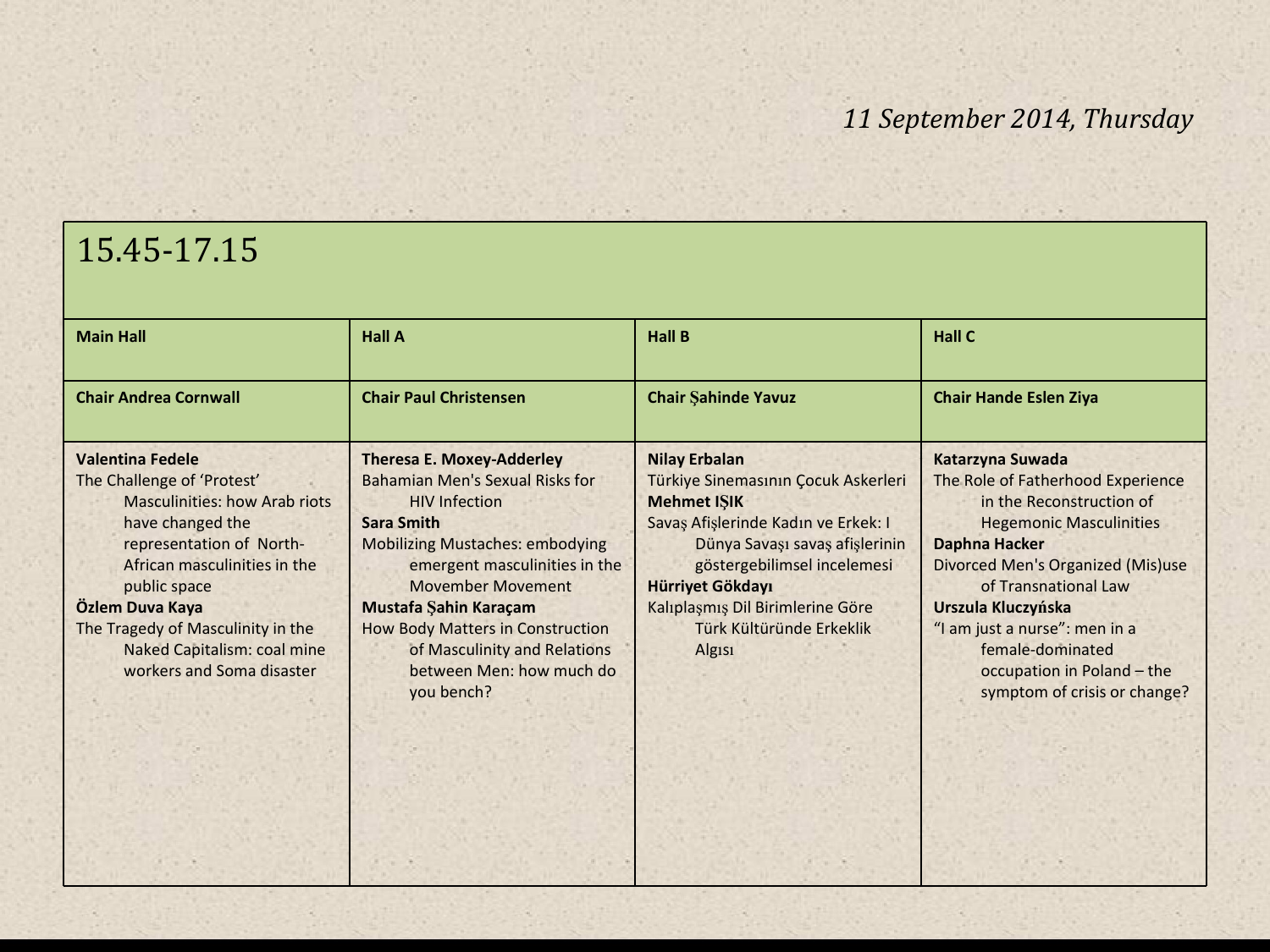$\begin{array}{ccc}\n\cdot & \cdot & \cdot & \cdot \\
\end{array}$ 

### 17.30-19.00

| <b>Main Hall</b>                             | <b>Hall A</b>                                                | <b>Hall B</b> | <b>Hall C</b>                                       |
|----------------------------------------------|--------------------------------------------------------------|---------------|-----------------------------------------------------|
| <b>Film Presentation and Discussion</b>      | <b>Film Presentation and Workshop</b>                        |               | <b>Workshop</b>                                     |
| <b>Minou Norouzi</b><br>"Kiss me, Gentlemen" | Berk Inan - T- KULÜP: Trans Erkek<br>Kültür Üretim Platformu |               | Aylime Aslı - Kaos GL<br>Erkeklik - Taciz - Tecavüz |
|                                              | "Ben Sizin Bildiğiniz Erkeklerden                            |               |                                                     |
|                                              | Değilim"                                                     |               |                                                     |
|                                              | <b>Kısa Filmler</b>                                          |               |                                                     |
|                                              | "Dikkat Okulda Trans Var",                                   |               |                                                     |
|                                              | "Kanama" ve "Voltrans"                                       |               |                                                     |
|                                              |                                                              |               |                                                     |
|                                              |                                                              |               |                                                     |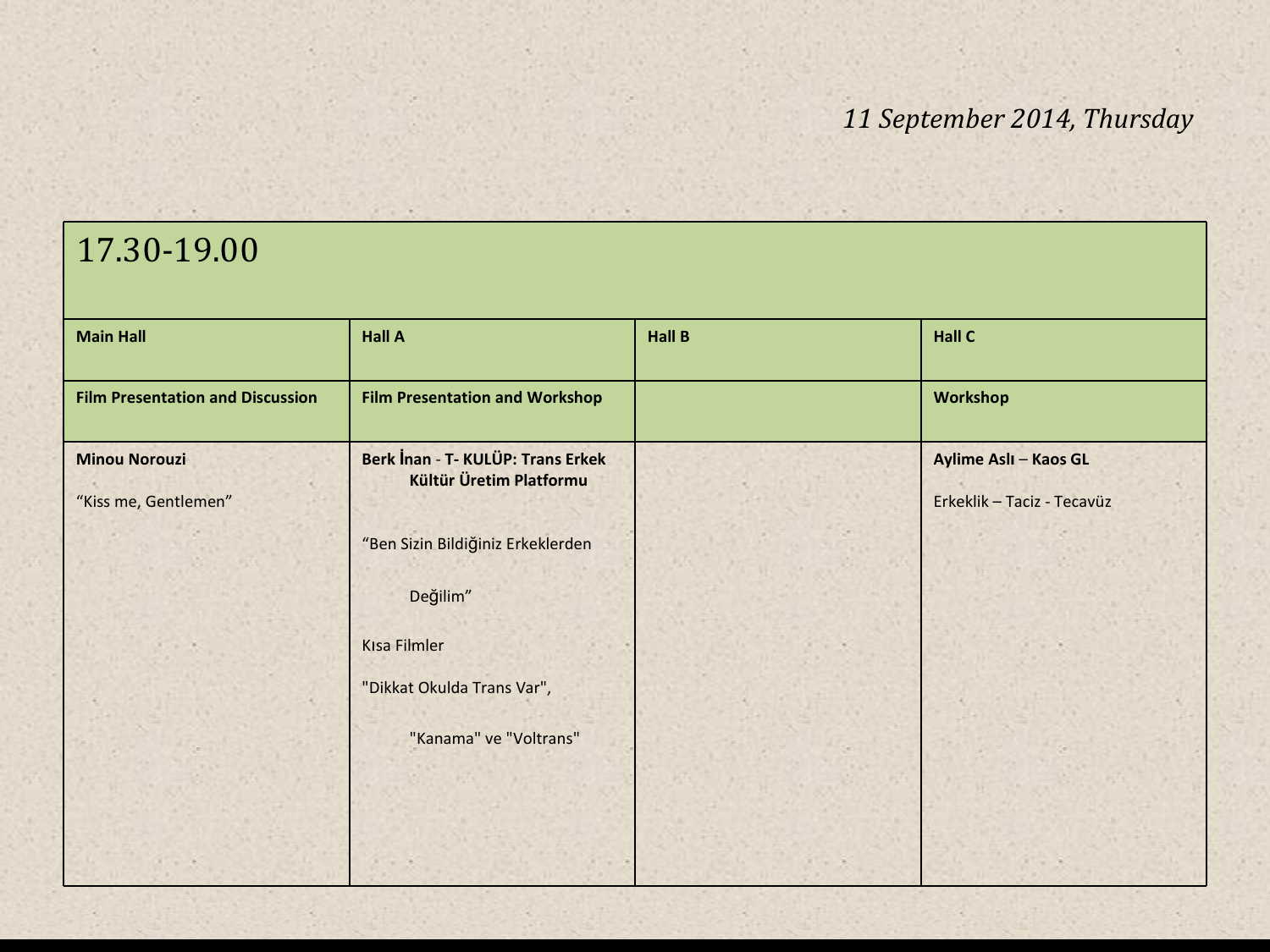09.30-10.45 Keynote Address

Serpil Sancar – Ankara University

"Türkiye'de Erkeklik Çalışmaları: değişen paradigmalar ve politik dinamikler"

Main Hall

Note: English-Turkish translation will be provided Türkçe-İngilizce çeviri saglanacaktır.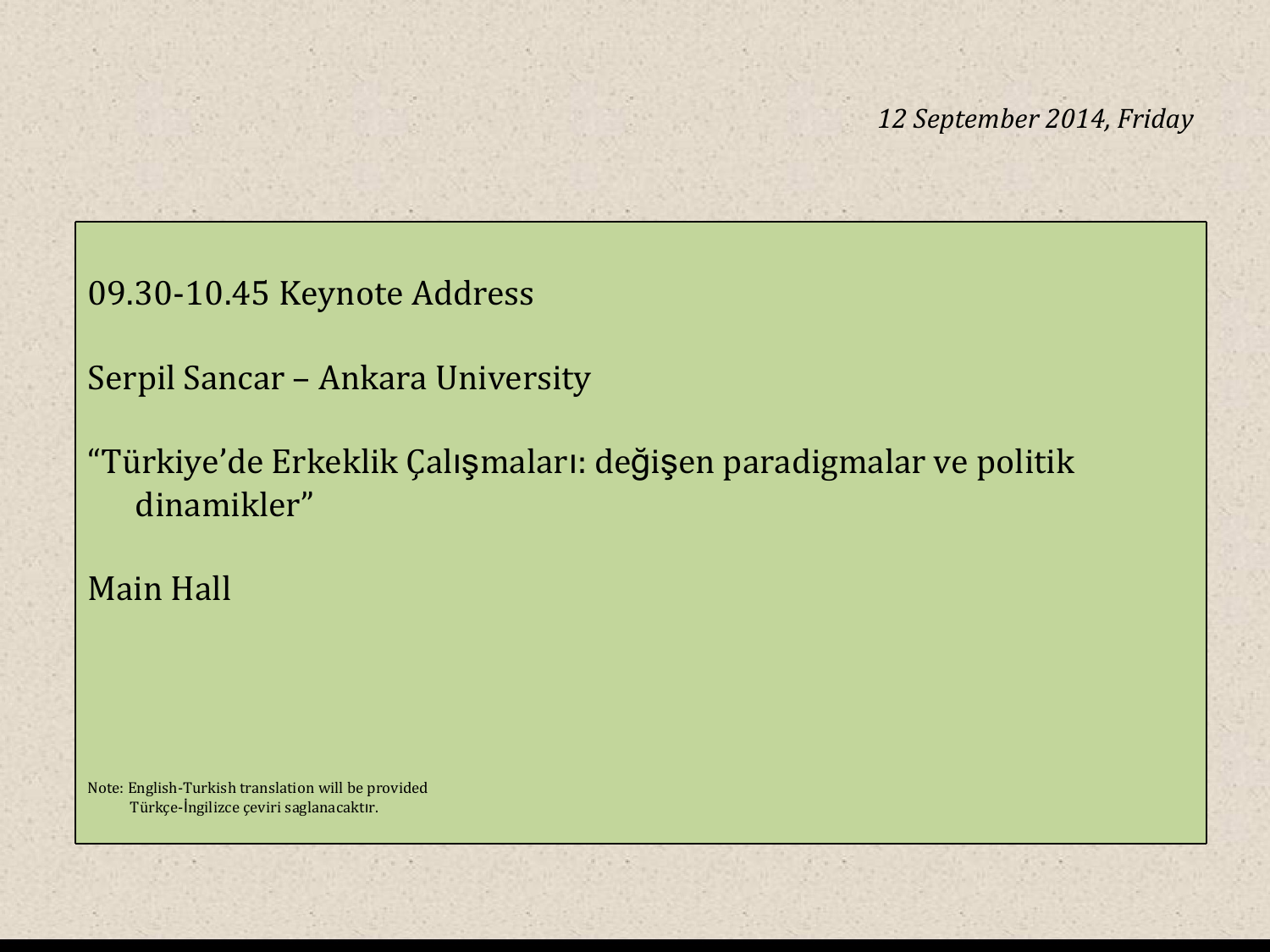## 11.00-12.30

| <b>Main Hall</b>                                                                                                                                                                                                                                                                                                                                                                                                 | <b>Hall A</b>                                                                                                                                                                                                                                                                                                    | <b>Hall B</b>                                                                                                                                                                                                                                                                                                                                                        | <b>Hall C</b>                                                                                                                                                                                                                                                                                             |
|------------------------------------------------------------------------------------------------------------------------------------------------------------------------------------------------------------------------------------------------------------------------------------------------------------------------------------------------------------------------------------------------------------------|------------------------------------------------------------------------------------------------------------------------------------------------------------------------------------------------------------------------------------------------------------------------------------------------------------------|----------------------------------------------------------------------------------------------------------------------------------------------------------------------------------------------------------------------------------------------------------------------------------------------------------------------------------------------------------------------|-----------------------------------------------------------------------------------------------------------------------------------------------------------------------------------------------------------------------------------------------------------------------------------------------------------|
| <b>Chair Andrea Cornwall</b>                                                                                                                                                                                                                                                                                                                                                                                     | Chair Aslıhan Doğan Topçu                                                                                                                                                                                                                                                                                        | <b>Chair Rajaram Swaminatham</b>                                                                                                                                                                                                                                                                                                                                     | <b>Chair Sarita Fae Jarmack</b>                                                                                                                                                                                                                                                                           |
| <b>Dislocating Masculinity:</b><br>Theory, Ethnography and the<br>Unexpected<br><b>Nancy Lindisfarne</b><br><b>Unmarked Elite Masculinities</b><br><b>Jonathan Neale</b><br>Neoliberalism and Changes in Male<br><b>Sexual Violence</b><br><b>Frank G. Karioris</b><br>Homosociality and Men's Lives at an<br><b>American University</b><br><b>Andrea Cornwall</b><br>Sexuality, Masculinity, and<br>Ethnography | Çağdaş Demren<br>Erkeklik, Erkekler ve Ezilme<br>Meselesi<br><b>Feryade Tokan Senol</b><br>Oyundan Barikatlara Bir Erkeklik<br>Muharebesi: sanal-sanal ya<br>da sanal<br>Aslı Aydemir, Ogeday Çoker, Tuğçe<br>Gündüz ve Gonca Nebioğlu<br>Bir Kültürel Pratik: askere uğurlama<br>törenlerinin erkeklerce inşası | <b>Andriani Simati</b><br>Imagining Trans Masculinities in the<br><b>Greek Mainstream Media:</b><br>introducing trans feminism in<br>the Greek LGBT communities<br><b>Ilay Avidan</b><br>"I'm both and neither": paradoxes<br>in trans men's identities<br>Ash Rehn<br>Practices of Inclusion and Belonging<br>Amongst MSM on an<br><b>International Summer Camp</b> | <b>Mara Kastein</b><br>Emancipatory men's politics in<br>Germany, Austria, and<br>Switzerland. Self-Conception<br>and Discourses<br><b>Yin-Ru CHEN</b><br>An East-West Comparison of Cross-<br>regional Masculinities in<br><b>International Relations: case</b><br>studies on the US, Japan and<br>China |
|                                                                                                                                                                                                                                                                                                                                                                                                                  |                                                                                                                                                                                                                                                                                                                  |                                                                                                                                                                                                                                                                                                                                                                      |                                                                                                                                                                                                                                                                                                           |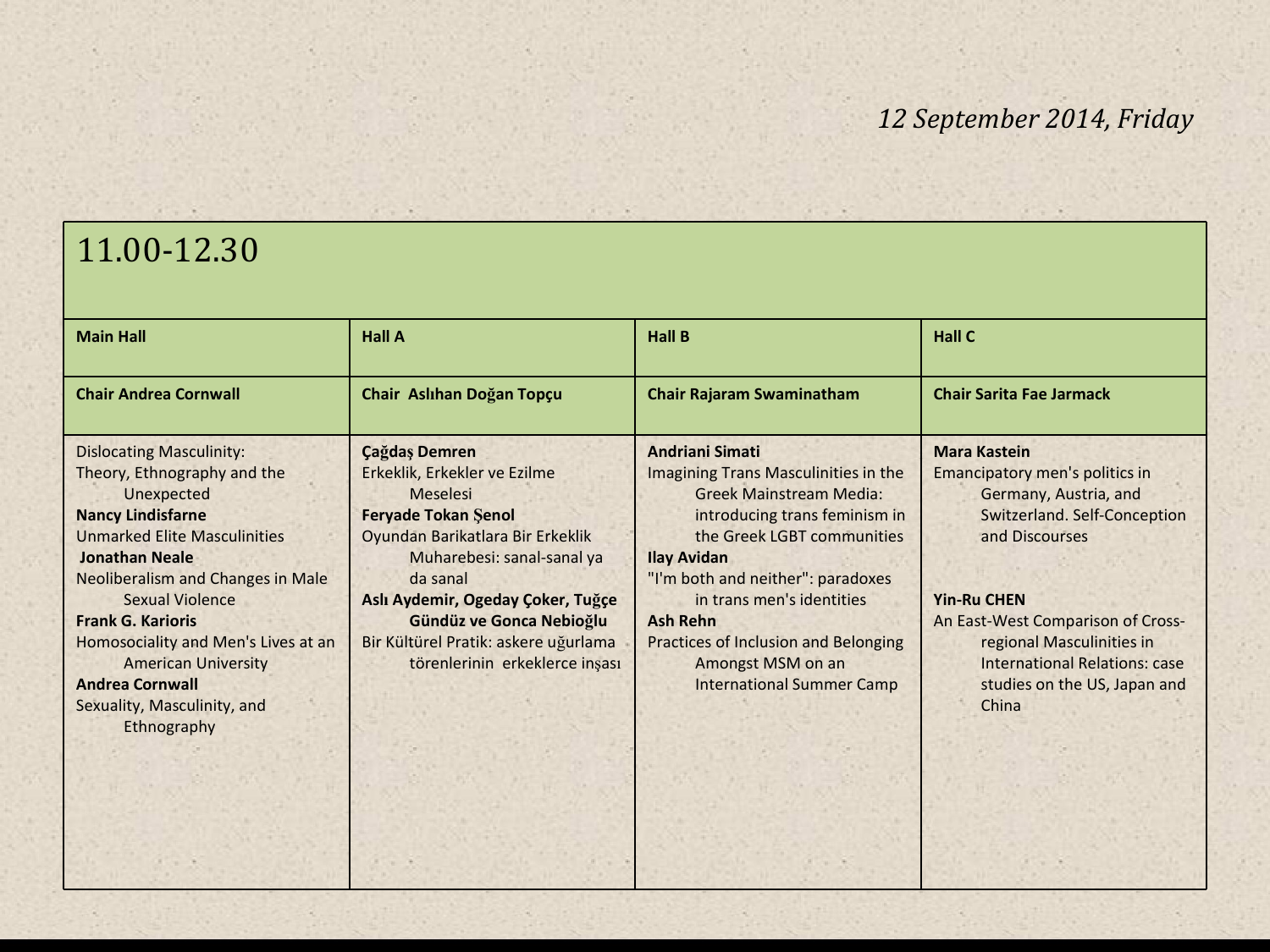## 13.30- 15.00

| <b>Main Hall</b>                                                                                                                                                                                                                                                                                                            | <b>Hall A</b>                                                                                                                                                                                                                                                                                                                                  | <b>Hall B</b>                                                                                                                                                                                                                                                                                                                                                                         | Hall C                                                                                                                                                                                                                                                                                                                        |
|-----------------------------------------------------------------------------------------------------------------------------------------------------------------------------------------------------------------------------------------------------------------------------------------------------------------------------|------------------------------------------------------------------------------------------------------------------------------------------------------------------------------------------------------------------------------------------------------------------------------------------------------------------------------------------------|---------------------------------------------------------------------------------------------------------------------------------------------------------------------------------------------------------------------------------------------------------------------------------------------------------------------------------------------------------------------------------------|-------------------------------------------------------------------------------------------------------------------------------------------------------------------------------------------------------------------------------------------------------------------------------------------------------------------------------|
| <b>Chair Elizabeth Wood</b>                                                                                                                                                                                                                                                                                                 | Chair Urszula Kluczynska                                                                                                                                                                                                                                                                                                                       | <b>Chair Feryal Cubukcu</b>                                                                                                                                                                                                                                                                                                                                                           | Chair Konca Yumlu                                                                                                                                                                                                                                                                                                             |
| <b>Mehmet Bozok</b><br>The Political Need of Discussing Men<br>And Masculinities in Turkey<br>Selin Akyuz ve Feyda Sayan-Cengiz<br><b>Bargaining For Citizenship:</b><br>masculine citizen in Turkey<br>Carlos A. Montes de Oca Estrada<br>The Social Representations of<br>Democracy in the Male<br><b>Political Class</b> | Raffaella Ferrero Camoletto<br>and Chiara Bertone<br><b>Medicalizing Masculinities</b><br><b>Paul Christensen</b><br>The Burden of Sobriety: alcoholism<br>and masculinity in Japan<br>Diana Pakasi<br>Understanding the Male Body,<br>Masculinities, and Health<br>through Chemical Using<br>Practices among Young Men<br>in Papua, Indonesia | Laurence Bachmann<br>The Cool Queer Man: gender<br>transformation in the San<br><b>Francisco Bay Area</b><br>Maria Pallotta-Chiarolli<br>The Problem is that He's a Man, not<br>that He's Bisexual: bi men by<br>women<br>Sergio Villanueva Baselga<br>Don't tell, Don't Exist: discursive<br>restoration of patriarchal<br>heteronormative masculinity<br>after male sexual tortures | Eren Yüksel<br>12 Eylül Filmlerinde Erkeklik Krizi ve<br>Kimliğinin İnşası<br>Aslıhan Doğan Topçu<br>Gülünesi Erkek(lik)ler!:Arif, Hüseyin<br>ve Recep  Türk komedi<br>filmlerinde erkek(lik)<br>temsilleri<br><b>Burçin Kalkın Kızıldaş</b><br>Yeni Türkiye Sineması'nda Kentin<br>Taşrasının Erkekleri ve "Fark<br>Yaraları |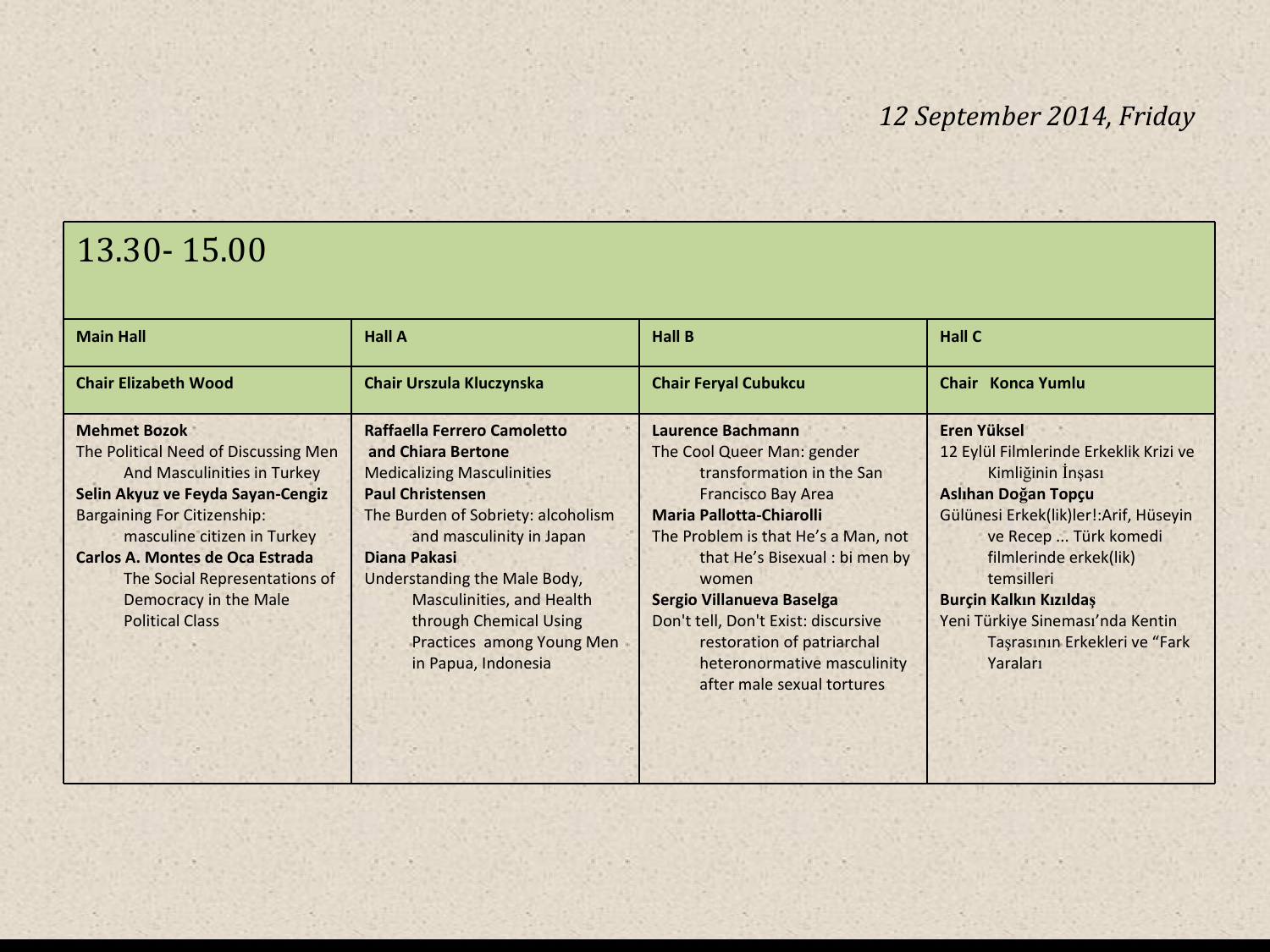### 16.00-18.00

Forum for Graduate Students

"Past/Present/Future of Masculinity Studies: Experiences, Gridlocks, Opportunities"

Please sign up at the Registration Desk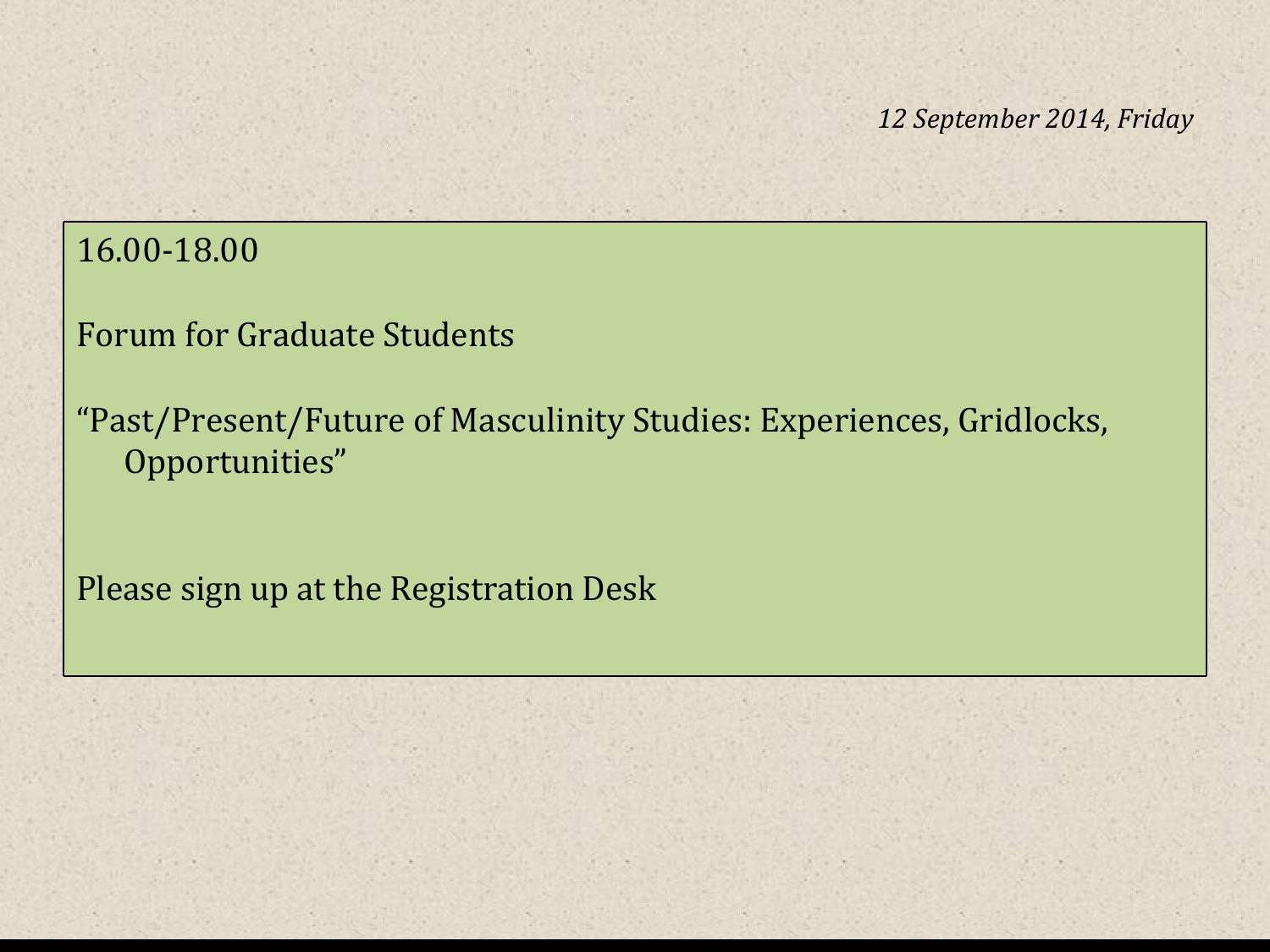## 15:15- 16.45

| <b>Main Hall</b>                                                                                                             | <b>Hall A</b>                                                                                                                                                                                                                                                                                                                                    | <b>Hall B</b>                                                                                                                                                                                                                                                                                                                    | <b>Hall C</b>                                                                                                                                                                                                                                                           |
|------------------------------------------------------------------------------------------------------------------------------|--------------------------------------------------------------------------------------------------------------------------------------------------------------------------------------------------------------------------------------------------------------------------------------------------------------------------------------------------|----------------------------------------------------------------------------------------------------------------------------------------------------------------------------------------------------------------------------------------------------------------------------------------------------------------------------------|-------------------------------------------------------------------------------------------------------------------------------------------------------------------------------------------------------------------------------------------------------------------------|
| <b>Chair Henning Bech</b>                                                                                                    | <b>Chair Niko Besnier</b>                                                                                                                                                                                                                                                                                                                        | <b>Chair Cirus Rinaldi</b>                                                                                                                                                                                                                                                                                                       | Chair Seyda Başlı                                                                                                                                                                                                                                                       |
| <b>Fulden Ibrahimhakkioglu and Baran</b><br>Germen<br>Taksim Gezi Park Protests,<br>Modernization, and<br><b>Masculinity</b> | Jonathan A. Allan<br>Affective Masculinities: shame in<br>the work of Michael Kimmel<br>and Eve Kosofsky Sedgwick<br>Árdís Ingvarsdóttir<br>The Unexpected Safe Place:<br>transpational male's<br>experiences with the local<br>masculine gaze in Reykjavik<br><b>Tara Gill</b><br><b>Transforming Queer Culture:</b><br>there's an app for that | Deevia Bhana<br>Violence and the Construction of<br>African Junior Masculinities"<br><b>Jovan Grubic</b><br><b>Expressions of Masculinity among</b><br>Young Men in Serbia<br><b>Talina Hernandez</b><br>In order to feel brave, I started to<br>rob: masculinities and<br>violence in Mexico City's<br><b>Youth Delinquency</b> | <b>Serdar Hoscan</b><br>Erkek Bedeninin Feminen Temsili:<br>sakalın yeni formu<br><b>Atilla Barutçu</b><br>Türkiye Toplumu'nda Egemen<br>Erkeklik Algısı ve Erkeklik<br>Inşasının<br>Bedensel/Toplumsal<br>Aşamaları<br>Eylem Karakaya<br>Erkek Sağlığı Eğitim Programı |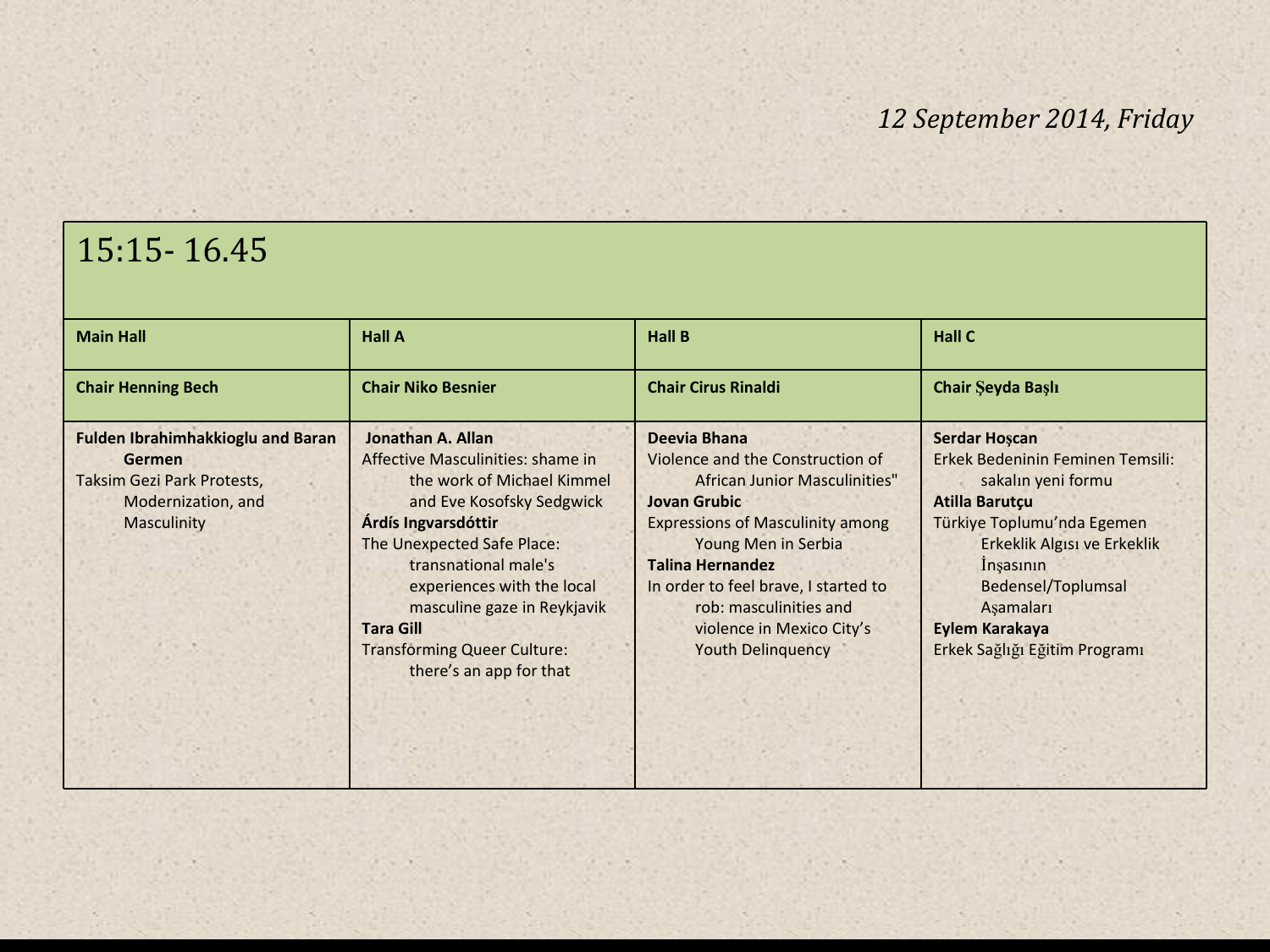# 17.00-18.30

| <b>Main Hall</b>                                                                                                                                                                                                                                                 | <b>Hall A</b>                                                                                                                                                                                                                                                                                                 | <b>Hall B</b>                                                                                                                                                                                                                                                                                                                                                                                                                                                                                                                      | <b>Hall C</b>                                                                                                                                                                                                                 |
|------------------------------------------------------------------------------------------------------------------------------------------------------------------------------------------------------------------------------------------------------------------|---------------------------------------------------------------------------------------------------------------------------------------------------------------------------------------------------------------------------------------------------------------------------------------------------------------|------------------------------------------------------------------------------------------------------------------------------------------------------------------------------------------------------------------------------------------------------------------------------------------------------------------------------------------------------------------------------------------------------------------------------------------------------------------------------------------------------------------------------------|-------------------------------------------------------------------------------------------------------------------------------------------------------------------------------------------------------------------------------|
| <b>Chair Çimen Günay-Erkol</b>                                                                                                                                                                                                                                   | <b>Chair Deevia Bhana</b>                                                                                                                                                                                                                                                                                     | Chair Gülden Sayılan                                                                                                                                                                                                                                                                                                                                                                                                                                                                                                               | <b>Chair Ulrike Brunotte</b>                                                                                                                                                                                                  |
| <b>Burcu Alkan</b><br>An Oedipal Drive from Coming-of-<br>Age to Ageing in Nedim<br>Gürsel's Yüzbaşının Oğlu<br>Papatya Genca-Alkan<br>In the Army Now: masculinity as<br>performance, masculinity as<br>ideology in Mehmet Murat<br>Somer's Pembe Tütülü Amiral | <b>Maria Rashid</b><br>Will the Real Men Please Stand Up?<br><b>Gizeh Becerra</b><br>Re-thinking the Issue of Violence<br>against Women in the UN<br>System: the emerging frame<br>of 'engaging men and boys'<br>Aslıhan Burcu Öztürk<br>Masculinity's Dance with Violence:<br>the experience in the military | <b>F.Seda Kundakcı</b><br>Ataerkillik ve Erkeklik: Ankara'da<br>erkek akademisyenler<br>üzerine bir çalışma<br><b>Demet Bolat</b><br>Kadınlık, Erkeklik, Heteroseksizm:<br>Türkiye muhalefet alanı<br>üzerine bir tartışma<br><b>Ezgi Burgan</b><br>İlk Kültürel Gereç Çuval İse: erkeklik<br>ve et yemenin<br>kesişimselliğinde bilimsel<br>mitlerin kuruluşu<br><b>Gülsünay Uysal</b><br>Günümüz Hegemonik Erkek<br>Kimliğini Yapılandıran<br>Bileşenlerin Ataerkil Düşünce<br>Yapısından Farklılaşan veya<br>Aynı Kalan Yanları | <b>Corey Dzenko</b><br>From the Field to the City: Dora<br>Longo Bahia's artistic<br>transgressions<br>Olga S. Hünler<br>Social Comparision as a Mediator of<br>the Relationship between<br><b>Muscularity and Body Image</b> |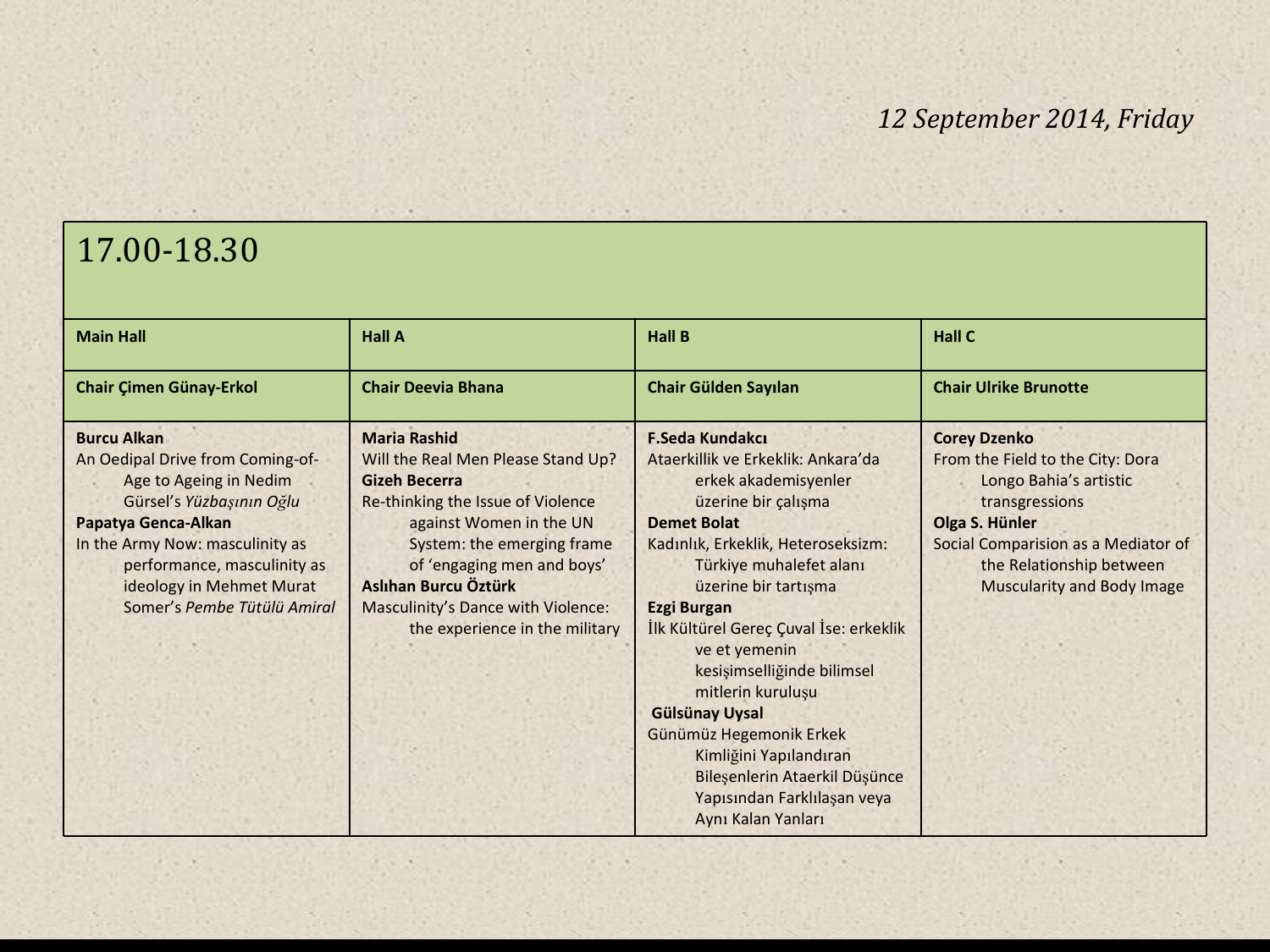#### 09.30-10.45 Keynote Address

Elijah C. Nealy – Columbia University

Will the Real Man Please Stand Up: the gendered performance of trans men Main Hall

Note: English-Turkish translation will be provided Türkçe-İngilizce çeviri saglanacaktır.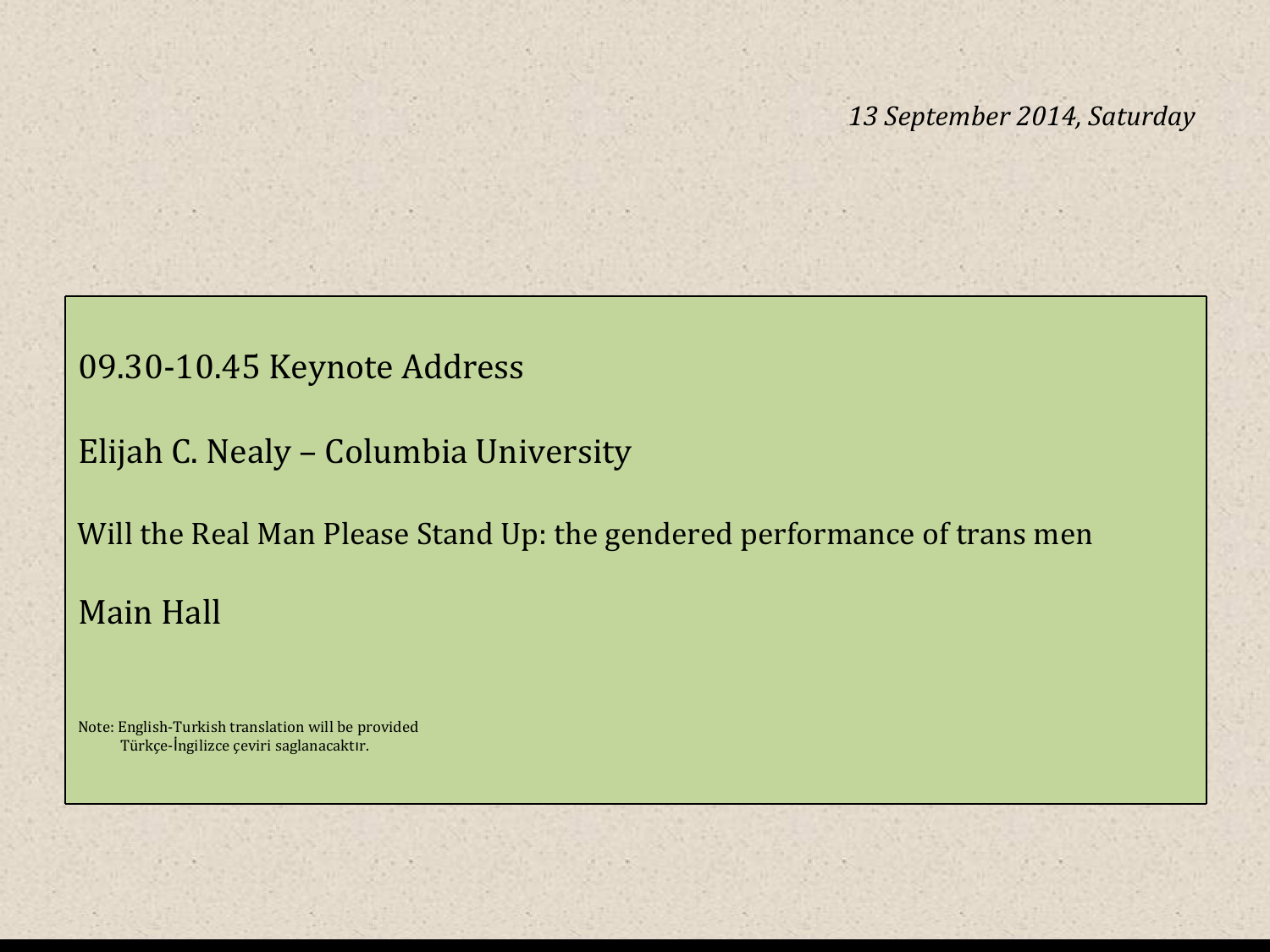## 11.00-12.30

| <b>Chair Selin Akyüz</b><br><b>Chair Marsha Henry</b><br>Chair Beril Türkoğlu<br><b>Chair Michael Kehler</b><br>Cemre Bolgün ve Sezin Ünal<br>Nurseli Yeşim Sünbüloğlu<br><b>Niko Besnier</b><br><b>Charisma and Masculinities in</b><br>Feminising the Heroes:<br>Celal Bayar Üniversitesi 1. Sınıf<br>Masculinity, the Sport Industries,<br><b>Hybrid Regimes: Vladimir</b><br>Putin and Recep T. Erdoğan<br>rehabilitation of the disabled<br>Öğrencilerinin Erkeklik Algısı<br>as Leaders in the Early 21st<br><b>Senay Leyla Kuzu</b><br>veterans of the Kurdish<br>Athletes<br>Erkeklik Çalışmalarının İzinden:<br>conflict in Turkey and the<br><b>Adnan Hossain and Daniel</b><br>Century<br><b>Elizabeth Wood</b><br>Türkiye'de hegemonik<br>current peace process<br><b>Guinness</b><br>erkekliği tartışmak<br>The New Facade of Autocracy:<br>Sertaç Kaya Şen<br>Pleasure, Powerand Masculinity in<br>Vladimir Putin's<br>A. Aslı Şimşek ve Recep Volkan<br>Living in a Bell-Jar: governing the<br>Sport<br>Öner Türkiye'de Hegemonik<br>hypermasculinity as a form of<br>children of military families<br><b>Rory Magrath</b><br>Erkeklik: medyada ve<br>and the making of military<br>The Inclusive Masculinities of<br>ideology<br>hukukta izler, dönüşümler<br>dependents<br><b>Betül Ekşi</b><br><b>Premier League Academy</b><br><b>Elif İrem Az</b><br><b>Gendered Charisma in Politics:</b><br><b>Footballers</b><br><b>Military Education in Turkey:</b><br>hegemonic masculinity of<br>Prime Minister Erdoğan<br>military masculinities and<br>contemporary politics<br>Sabrina Garofalo<br>The Change of Male | <b>Main Hall</b> | <b>Hall A</b> | <b>Hall B</b> | <b>Hall C</b>                 |
|-------------------------------------------------------------------------------------------------------------------------------------------------------------------------------------------------------------------------------------------------------------------------------------------------------------------------------------------------------------------------------------------------------------------------------------------------------------------------------------------------------------------------------------------------------------------------------------------------------------------------------------------------------------------------------------------------------------------------------------------------------------------------------------------------------------------------------------------------------------------------------------------------------------------------------------------------------------------------------------------------------------------------------------------------------------------------------------------------------------------------------------------------------------------------------------------------------------------------------------------------------------------------------------------------------------------------------------------------------------------------------------------------------------------------------------------------------------------------------------------------------------------------------------------------------------------------------------------------------------------------------------|------------------|---------------|---------------|-------------------------------|
|                                                                                                                                                                                                                                                                                                                                                                                                                                                                                                                                                                                                                                                                                                                                                                                                                                                                                                                                                                                                                                                                                                                                                                                                                                                                                                                                                                                                                                                                                                                                                                                                                                     |                  |               |               |                               |
| in the Context of the Mafia                                                                                                                                                                                                                                                                                                                                                                                                                                                                                                                                                                                                                                                                                                                                                                                                                                                                                                                                                                                                                                                                                                                                                                                                                                                                                                                                                                                                                                                                                                                                                                                                         | Subjectivity     |               |               | and the Global Circulation of |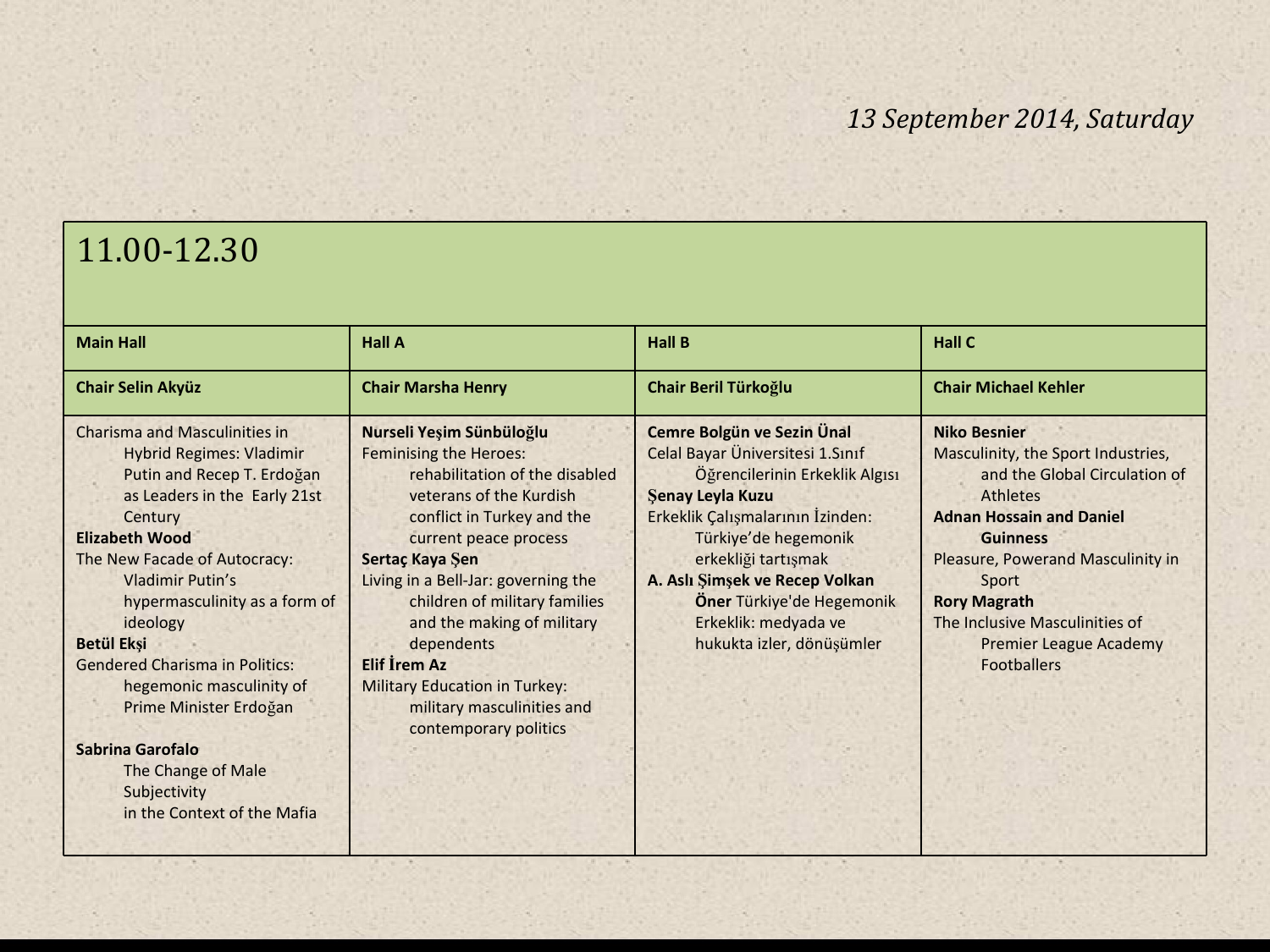### 13.00-15.00

Forum

"Erkeklik Çalışmalarının Geçmişi/Bugünü/Geleceği: Deneyimler, Sorunlar, Fırsatlar"

Lütfen kayıt masasında kaydınızı yaptırın.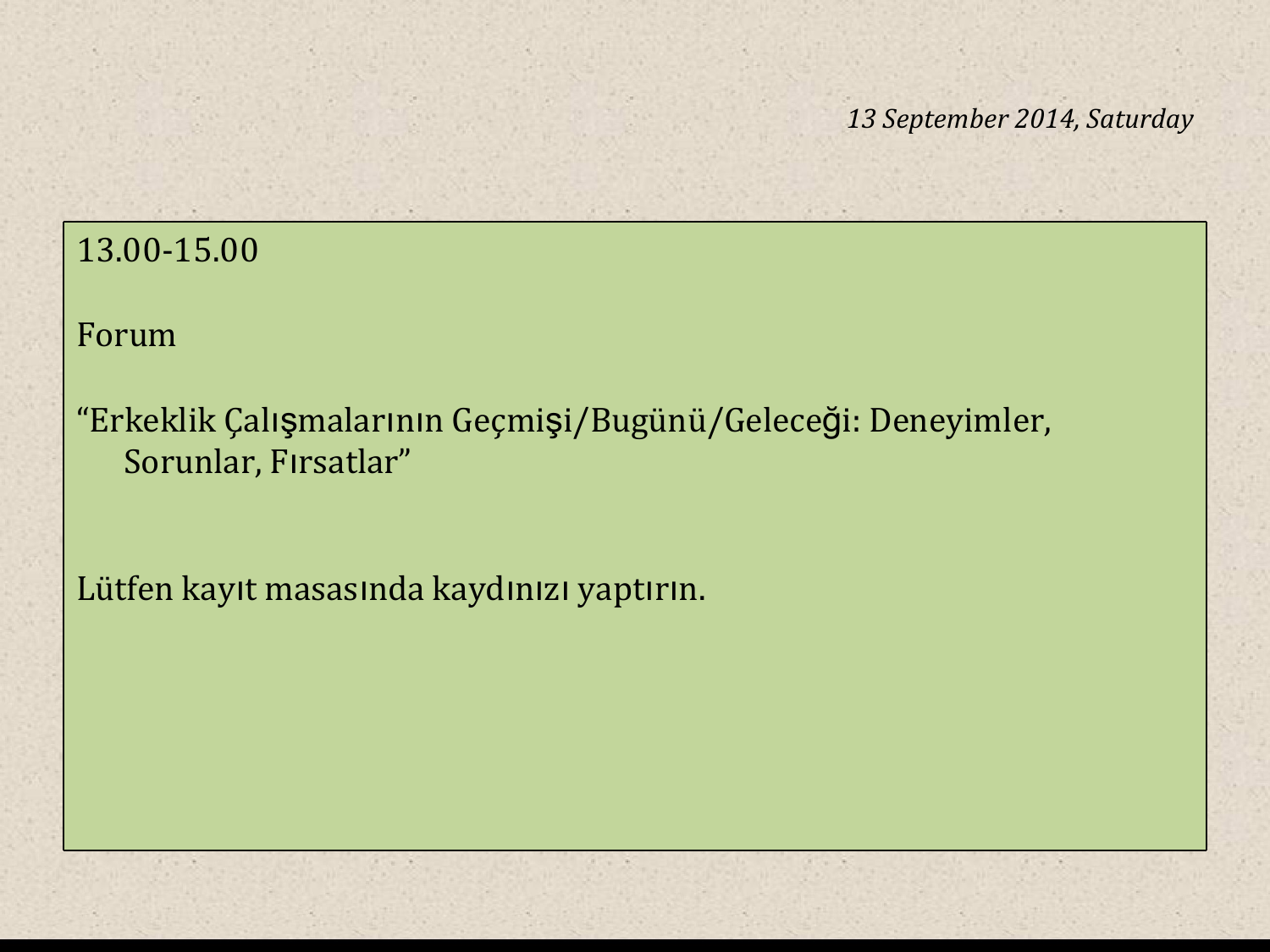### 13.30-15.00

| <b>Main Hall</b>                                                                                                                                                                                                                                                                                                                                            | <b>Hall A</b>                                                                                                                                                                                                                                                                                                                                            | <b>Hall B</b>                                                                                                                                                                                                                                                                                                                     | <b>Hall C</b>                                                                                                                                                                                                                                                                                                                                                                                                                                                       |
|-------------------------------------------------------------------------------------------------------------------------------------------------------------------------------------------------------------------------------------------------------------------------------------------------------------------------------------------------------------|----------------------------------------------------------------------------------------------------------------------------------------------------------------------------------------------------------------------------------------------------------------------------------------------------------------------------------------------------------|-----------------------------------------------------------------------------------------------------------------------------------------------------------------------------------------------------------------------------------------------------------------------------------------------------------------------------------|---------------------------------------------------------------------------------------------------------------------------------------------------------------------------------------------------------------------------------------------------------------------------------------------------------------------------------------------------------------------------------------------------------------------------------------------------------------------|
| Chair Özlem D. Kaya                                                                                                                                                                                                                                                                                                                                         | Chair Murat Göç                                                                                                                                                                                                                                                                                                                                          | <b>Chair Meryem Ayan</b>                                                                                                                                                                                                                                                                                                          | <b>Chair Berfin Varisli</b>                                                                                                                                                                                                                                                                                                                                                                                                                                         |
| İrfan Karakoç<br>Muharririn tahrir ettiği 'erkek'<br>beyanındadır: 'ilk'<br>romanlarda erkeği yazmak<br><b>Senol Topcu</b><br>Murat Uyurkulak'ın "Pembe",<br>Murathan Mungan'ın "Kaset"<br>Öykülerinde Homofobi<br>Elif Gözdaşoğlu Küçükalioğlu<br>Toplumsal Cinsiyetçi Milliyetçilik ve<br>İdeal Erkeklik Kurgusu:<br>Ankara romanı üzerine bir<br>çalışma | <b>Alp Biricik</b><br>Cinema Gunes: men, sexuality and<br>space<br><b>Michael Kehler</b><br>(In) visible Spaces: adolescent boys<br>navigating the embodied<br>places of high school locker<br>rooms<br><b>R</b> Swaminatham<br>Digital Gaze, Selfie and the<br><b>Construction of Male</b><br>Selfhood: reconstituting<br>masculinity in bits and bytes | <b>Arda Arıkan</b><br><b>Masculinity in Contemporary</b><br>American Prison Films: an<br>anti-social queer theory<br>approach<br><b>Nejat Ulusay</b><br>Visibility and Invisibility on the<br>Screen: is there a 'queer<br>cinema' in Turkey?<br><b>Feryal Çubukcu</b><br>The New Masculinity in Hollywood<br><b>Blockbusters</b> | <b>Adrienne Harris</b><br>Truths about Exploits: idealized<br>masculinities in post-Soviet<br>documentaries about World<br>War II<br><b>Steven G Jug</b><br><b>Constructing Combat Collectives:</b><br>how propaganda discourse<br>and soldierly subjectivities<br>co-constituted masculinity in<br>the Red Army, 1941-1945<br><b>Connor Doak</b><br>Re-opening the "Bleeding Wound":<br>masculinity in contemporary<br>representations of the<br>Soviet-Afghan War |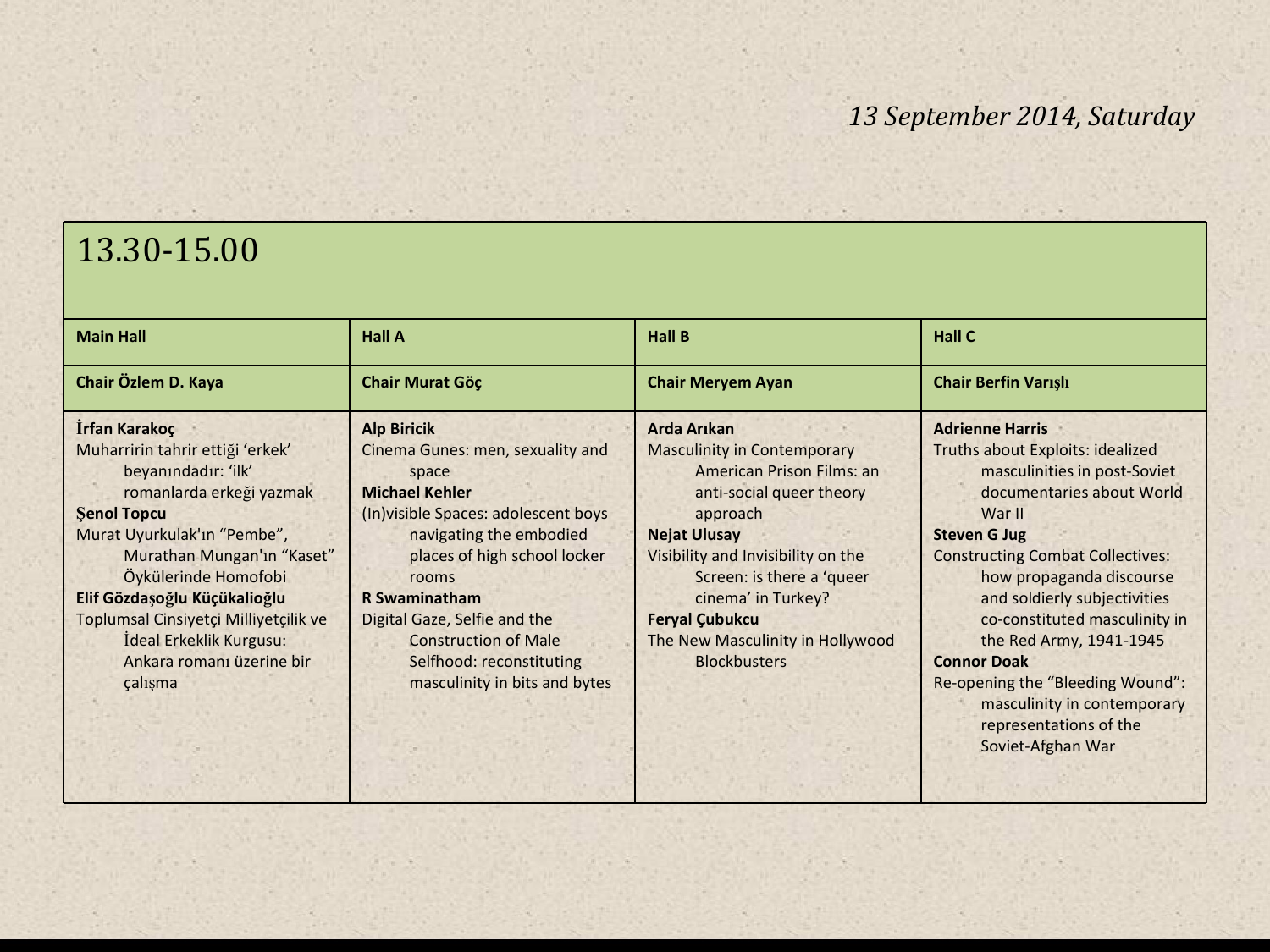## 15.15-16.45

| <b>Main Hall</b>                                                                                                                                                                                                            | <b>Hall A</b>                                                                                                                                                                                                                                                                                                                                                                | <b>Hall B</b>                                                                                                                                                                                                                                                                                                                                                                                       | <b>Hall C</b>                                                                                                                                                                                                                                                                                                              |
|-----------------------------------------------------------------------------------------------------------------------------------------------------------------------------------------------------------------------------|------------------------------------------------------------------------------------------------------------------------------------------------------------------------------------------------------------------------------------------------------------------------------------------------------------------------------------------------------------------------------|-----------------------------------------------------------------------------------------------------------------------------------------------------------------------------------------------------------------------------------------------------------------------------------------------------------------------------------------------------------------------------------------------------|----------------------------------------------------------------------------------------------------------------------------------------------------------------------------------------------------------------------------------------------------------------------------------------------------------------------------|
| <b>Chair Nilgün Toker</b>                                                                                                                                                                                                   | <b>Chair Alp Biricik</b>                                                                                                                                                                                                                                                                                                                                                     | <b>Chair Mehmet Bozok</b>                                                                                                                                                                                                                                                                                                                                                                           | <b>Chair Connor Doak</b>                                                                                                                                                                                                                                                                                                   |
| <b>Gülten UÇAN</b><br>Erkeklik Ve Sosyal Medyada<br>"Mahrem" in Sinirlari<br><b>Sahinde Yavuz</b><br>Erkekliğin Tutkulu Hali: Tofaş<br>modifiye gençliği<br>İlkay Özküralpli<br>Bir Erkeklik Krizi Olarak Erkek<br>Tecavüzü | <b>Flavia Gattiglia</b><br>Sexual Intercourse: a way to<br>celibacy in modern<br>Christianity<br><b>Serena Tolino</b><br>Medieval Islamic Discourse on the<br><b>Masculinity of Eunuchs: the</b><br>impact of castration on<br>gender<br><b>Fauzia Erfan Ahmed</b><br>Does Doing Religion Undo Gender?:<br>masculinity, Islam, and<br>women's agency in<br><b>Bangladesh</b> | <b>Meram Can Saka</b><br>Erkek Olmanın Dayanılmaz Hafifliği:<br>futbol taraftarı olmak<br><b>Ayse Devrim Basterzi</b><br>Erkek Kimliğinin Ayrılmaz Bir Parçası<br>Olarak Futbol: santrforlar,<br>kaleciler<br><b>Ekin Kadir Selcuk</b><br>Futbol, Erkeklik, Homofobi: 'escinsel<br>hakem' H. İbrahim Dinçdağ<br>ile ilgili Trabzon'daki yerel<br>gazetelerde çıkan haberler<br>üzerine bir inceleme | <b>Le'Trice Donaldson</b><br>Fighting in an Unholy War: African<br>American soldiers fight for<br>citizenship and manhood in<br>the Spanish-American-Cuban<br><b>War</b><br><b>Berfin Varisli</b><br>Nationalism, Performativity and<br><b>Hegemonic Masculinity:</b><br>reflections on the<br>performances of masculinity |